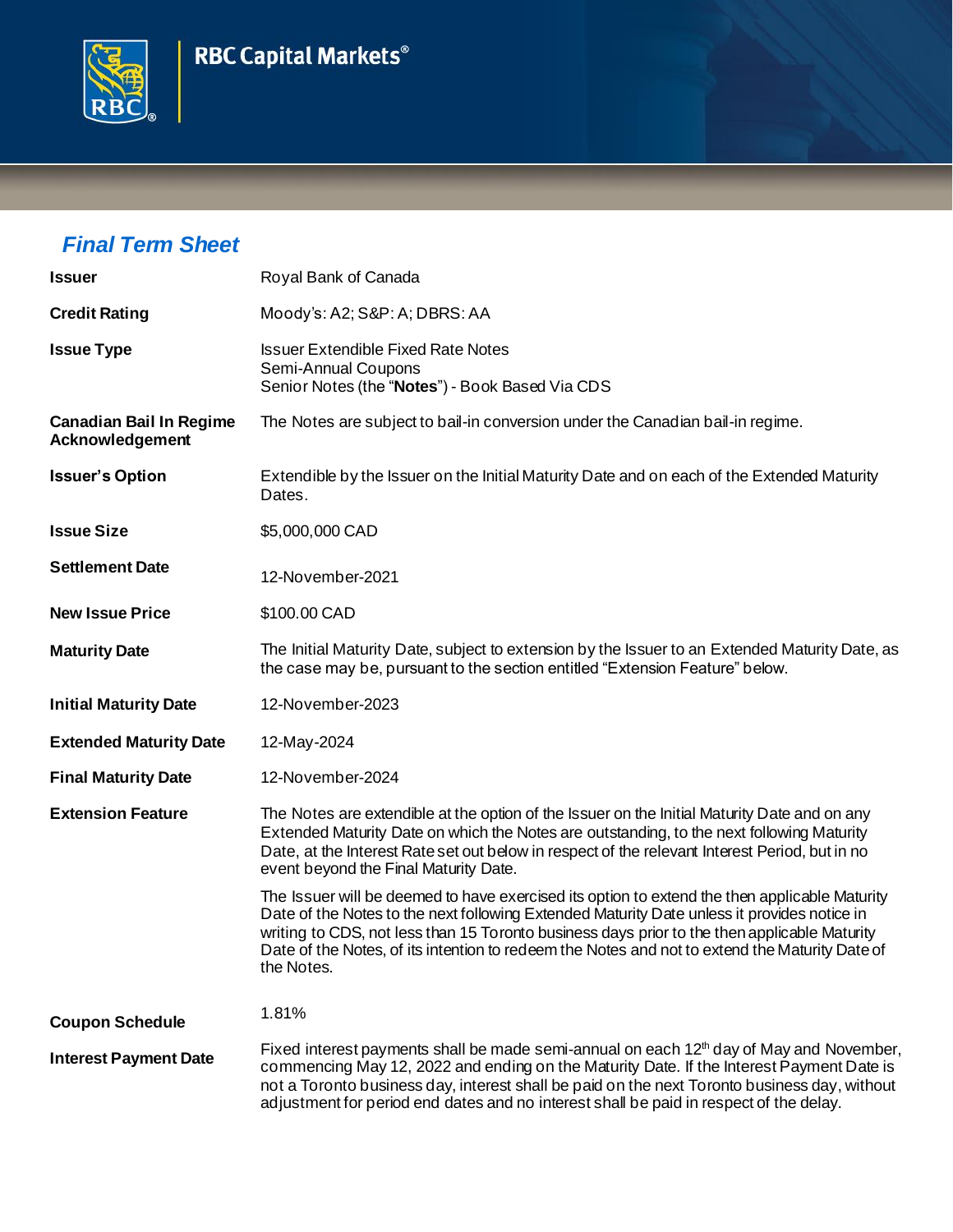**Interest Period** Each period from and including an Interest Payment date (or, if none, the date of Settlement) to but excluding the next following Interest Payment Date.

**Business Day Convention** Following, Unadjusted

**Spreads** The following table and graph show spreads to Canada's, assuming the note is not extended on the indicated dates.

| Term | <b>Coupon</b> | Canada | <b>Spread</b> | IRR(S.A.) | IRR (Ann) |
|------|---------------|--------|---------------|-----------|-----------|
| 2.00 | $1.81\%$      | 1.04%  | 0.77%         | 1.81%     | 1.82%     |
| 2.50 | 1.81%         | 1.11%  | 0.70%         | 1.81%     | 1.82%     |
| 3.00 | 1.81%         | 1.18%  | 0.63%         | 1.81%     | 1.82%     |



**Day Count Fraction** The number of days in the Interest Period in respect of which payment is being made divided<br>
Note that a senate the selection of the principle is a selection of the begin of a very of 200 days with 42. by 360 (the number of days to be calculated on the basis of a year of 360 days with 12 30 day months) **Redemption** The Notes are not subject to redemption at the option of the holders or the Issuer, except as set out above under "Extension Feature".

> Redemption for any reason (including without limitation, on any Maturity Date other than the Final Maturity Date) will be subject to the prior approval of the Superintendent of Financial Institutions if such redemption would lead to a breach of the Bank's Total Loss Absorbing Capacity requirements.

- **Secondary Market** RBC Dominion Securities ("RBC DS") has indicated to Royal Bank that it will use its best reasonable efforts to establish and maintain a market for the Notes by making itself available as purchaser if and so long as RBC DS in its sole discretion believes that there is a reasonable likelihood that it will be able to sell such Notes at a profit or at no more than a nominal loss. RBC DS may, in its sole discretion, cease to offer to purchase Notes. See "Risk Factors" below. If RBC DS offers to purchase Notes in connection with a secondary market transaction, there is no assurance that the purchase price will be the highest possible price available in any secondary market for the Notes and an investor could receive less than the Principal Amount.
- **CDS Book Based System** Registration of interests in and transfer of the Notes will be made only through the book based system of the Canadian Depository for Securities ("CDS"). The Notes must be purchased either directly or indirectly through a participant in the CDS book based system. No holder will be entitled to any certificate or other instrument from the Issuer or CDS evidencing the ownership thereof, and no holder will be shown on the records maintained by CDS except through an agent who is a participant of CDS.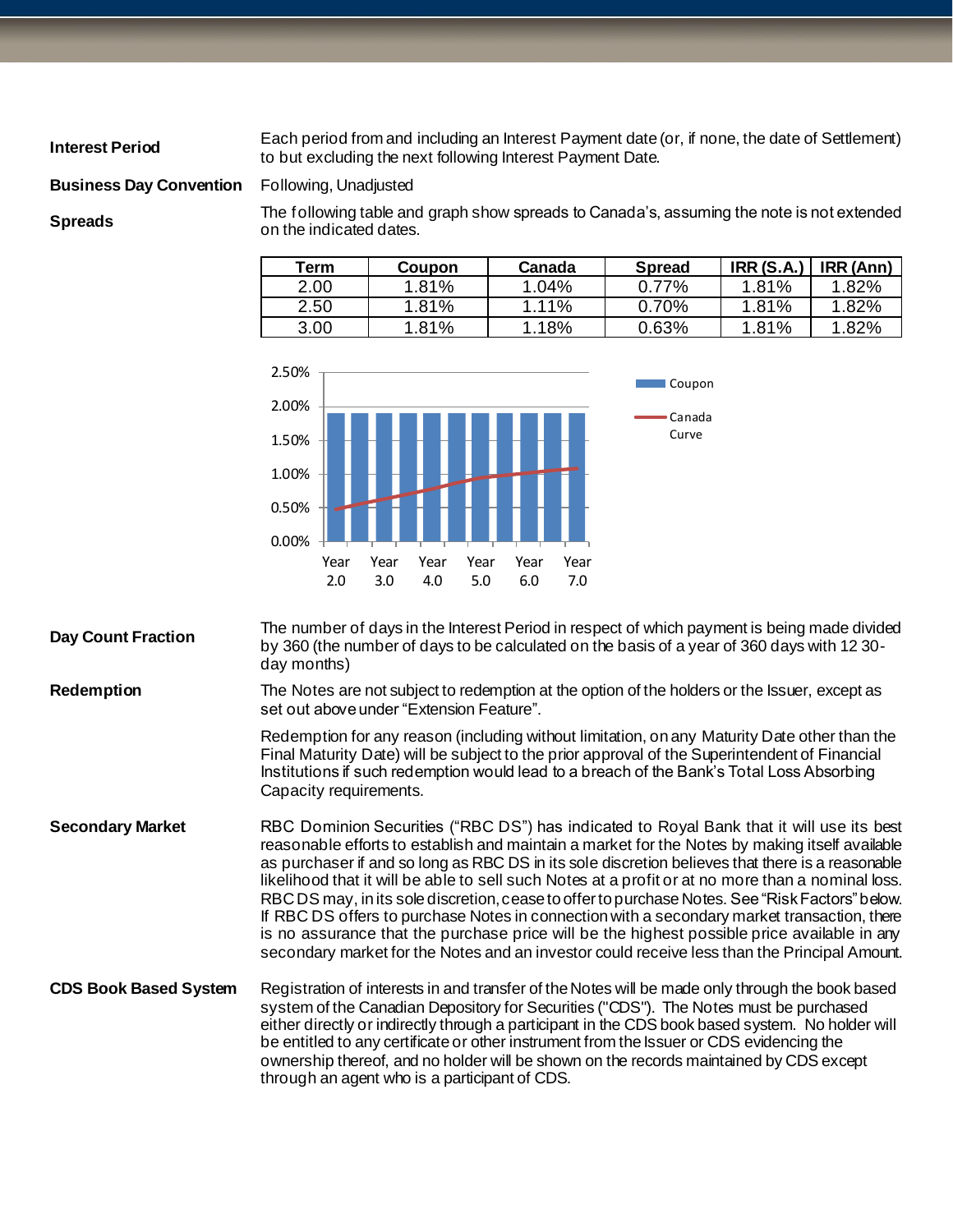| <b>Bail-inable</b>          | The Notes are bail-inable notes subject to conversion in whole or in part – by means of a<br>transaction or series of transactions and in one or more steps - into common shares of the<br>Bank or any of its affiliates under subsection 39.2(2.3) of the Canada Deposit Insurance<br>Corporation Act (the "CDIC Act") and to variation or extinguishment in consequence, and<br>subject to the application of the laws of the Province of Ontario and the federal laws of<br>Canada applicable therein in respect of the operation of the CDIC Act with respect to the<br>Notes. For a description of Canadian bank resolution powers and the consequent risk<br>factors attaching to the Notes reference is made to<br>http://www.rbc.com/investorrelations/ assets-custom/pdf/Bail-in-Disclosure.pdf which<br>information is hereby incorporated by reference. |
|-----------------------------|--------------------------------------------------------------------------------------------------------------------------------------------------------------------------------------------------------------------------------------------------------------------------------------------------------------------------------------------------------------------------------------------------------------------------------------------------------------------------------------------------------------------------------------------------------------------------------------------------------------------------------------------------------------------------------------------------------------------------------------------------------------------------------------------------------------------------------------------------------------------|
| <b>Subsequent Holders</b>   | Each holder or beneficial owner of a Note that acquires an interest in the Note in the<br>secondary market and any successors, assigns, heirs, executors, administrators, trustees in<br>bankruptcy and legal representatives of any such holder or beneficial owner shall be deemed<br>to acknowledge, accept, agree to be bound by and consent to the same provisions specified<br>in the Note to the same extent as the holders or beneficial owners that acquire an interest in<br>the Note upon its initial issuance, including, without limitation, with respect to the<br>acknowledgement and agreement to be bound by and consent to the terms of the Note<br>related to the bail-in regime.                                                                                                                                                               |
| <b>Events of Default</b>    | Non-payment of principal and interest when due for a period of 30 business days and acts of<br>insolvency. Default rights may not be exercised where an order has been made pursuant to<br>s. 39.13(1) of the CDIC Act in respect of the Bank. The Notes will remain subject to bail-in<br>conversion until repaid in full.                                                                                                                                                                                                                                                                                                                                                                                                                                                                                                                                        |
| Set-Off                     | The holders and beneficial owners of the Notes will not be entitled to exercise, or direct the<br>exercise of, any set-off or netting rights with respect to the Notes.                                                                                                                                                                                                                                                                                                                                                                                                                                                                                                                                                                                                                                                                                            |
| <b>Documentation</b>        | Issued by way of a single global note registered in the name of CDS & Co. No offering<br>memorandum, prospectus, sales or advertising literature, or any other document describing<br>or purporting to describe the business and affairs of the Bank has been prepared or is being<br>provided to prospective purchasers in order to assist them in making an investment decision<br>in respect of the Notes.                                                                                                                                                                                                                                                                                                                                                                                                                                                      |
| <b>Selling Restrictions</b> | This document does not constitute an offer or invitation to sell, or a solicitation of an offer to<br>purchase, any securities, by any person in any jurisdiction in which such an offer or solicitation<br>is not authorized or in which the person making such offer or solicitation is not qualified to do so<br>or to whom it is unlawful to make such an offer or solicitation. This term sheet constitutes an<br>offering of the Notes only in those jurisdictions and to those persons where and to whom they<br>may be lawfully offered for sale and then only through persons duly qualified to effect such<br>sales. The Notes have not been and will not be registered under the US Securities Act of 1933<br>and may not be offered or sold within the United States or to US persons.                                                                 |
| <b>Not CDIC Insured</b>     | The Notes do not constitute deposits that are insured under the CDIC Act.                                                                                                                                                                                                                                                                                                                                                                                                                                                                                                                                                                                                                                                                                                                                                                                          |
| Tax                         | All holders of the Notes should consult their own tax advisors with respect to their tax<br>positions and the tax consequences of holding the Notes.                                                                                                                                                                                                                                                                                                                                                                                                                                                                                                                                                                                                                                                                                                               |
| <b>Governing Laws</b>       | The Notes shall be governed by, and construed in accordance with, the laws of the province of<br>Ontario and the federal laws of Canada applicable therein.                                                                                                                                                                                                                                                                                                                                                                                                                                                                                                                                                                                                                                                                                                        |
| <b>CUSIP</b>                | 780086UG7                                                                                                                                                                                                                                                                                                                                                                                                                                                                                                                                                                                                                                                                                                                                                                                                                                                          |
| Commission                  | 0.175%                                                                                                                                                                                                                                                                                                                                                                                                                                                                                                                                                                                                                                                                                                                                                                                                                                                             |